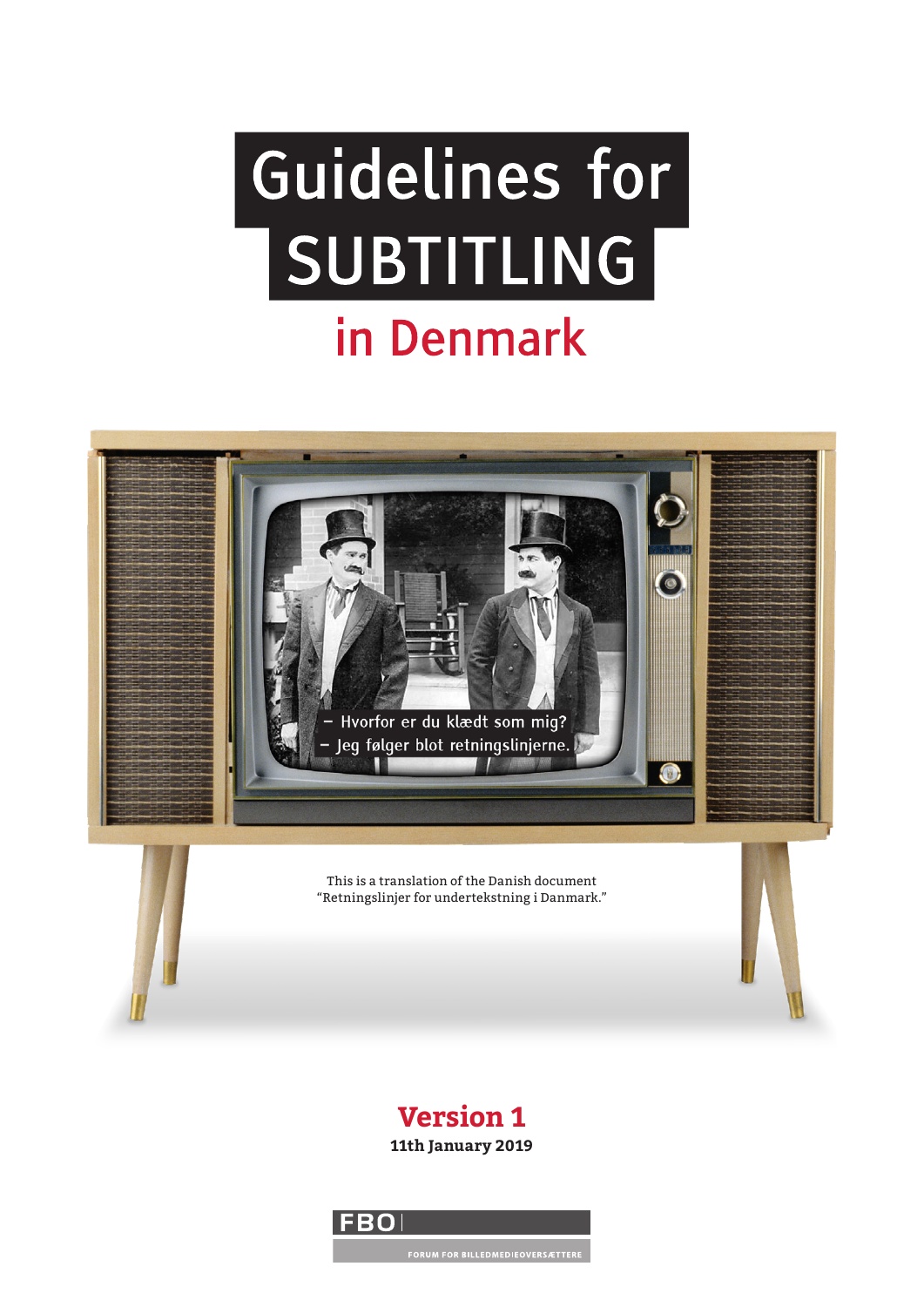# **Guidelines for Subtitling in Denmark**

Subtitles are a written, often condensed rendition of the speech in video material. The subtitles are divided into captions displayed at the bottom of the screen for 2-7 seconds that follow dialogue and scene cuts.

The subtitles may contain a translation from another language, such as subtitles in Danish for speech in English. Or they may contain subtitles in Danish for speech in Danish as a help for the deaf and hard of hearing.

Subtitling is a highly specialised and time-consuming task. It is estimated that an experienced subtitler is able to subtitle approximately 25 minutes of running time in a full work day.

These guidelines define the standard for good subtitling in Denmark. They have been compiled by Forum for Billedmedieoversættere, the Danish subtitlers' association within The Danish Union of Journalists, in dialogue with The Danish Language Council. The guidelines describe best practice and apply exclusively to subtitles.

They consolidate the Danish tradition of subtitling, and they are relevant for new as well as old actors within the subtitling market who want to ensure that they are subtitling in the way that Danish viewers are used to and will recognize as good subtitling.

The guidelines and more info can be found at [undertekstning.dk](https://undertekstning.dk).

*Forum for Billedmedieoversættere, 11th January 2019*

#### **The Guidelines for Subtitling in Denmark are endorsed by:**

AVTE - AudioVisual Translators Europe Broadcast Text Denmark Danmarks Radio Dansk Forfatterforening Dansk Journalistforbund Dansk Oversætterforbund Dansk Sprognævn Dansk Video Tekst Forbundet Kommunikation og Sprog Henrik Gottlieb, Københavns Universitet Høreforeningen Medietekst Danmark Oneliner Scandinavian Text Service SDI Media Subline Translatørforeningen TV 2 Ældre Sagen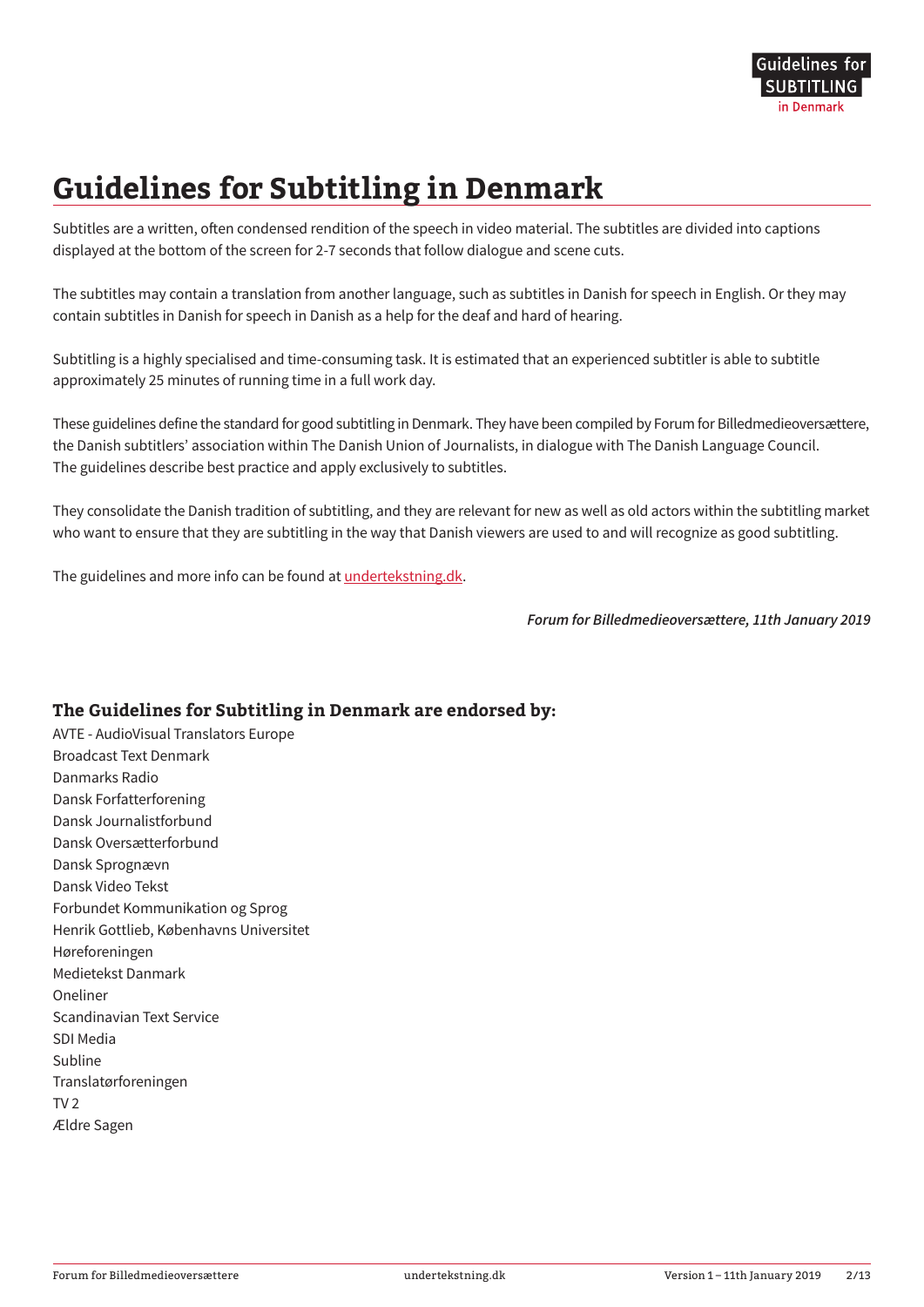# **Formal requirements for subtitles**

#### **Workflow**

Subtitles are always created based on video material with audio and preferably a manuscript or time-coded subtitles in the source language. The final subtitles should be checked by a pair of fresh eyes who watches the programme and provides the subtitler with feedback. After the subtitler has proof-read the subtitles, the subtitles should be checked by a proofreader.

#### **Credits**

The subtitler is entitled to be credited by name as per Danish law (Ophavsretsloven § 3). The credit is usually placed after the programme during the closing credits, stating the name of the subtitler and the commissioning agency. Subtitlers cannot waive their moral rights to the work, and hence it is not allowed to make changes to the subtitles without consulting the subtitler.

#### **Appearence**

According to Danish tradition, subtitles are written in white letters, typically on a semi-transparent black backdrop or in letters with a dark outline.

#### **Number of lines and characters**

A subtitle has one or two lines. Typically, each line has a limit of 38-40 characters due to space constraints or the play-out system. This is decided by the client.

#### **Text alignment**

Subtitles are usually center-aligned. Some channels and programmes use left alignment for technical or graphical reasons, but subtitled graphics are still centred. If there are 3D elements on-screen it may be necessary to adjust the subtitles accordingly.

As a rule, subtitles are placed at the bottom of the screen. In the case of graphics with names or other information, the subtitles can be raised to allow for the graphics to be read. This requires that the client's play-out system supports this feature. When the graphics disappear, the subtitles are placed at the bottom of the screen again to avoid unnecessarily "floating" subtitles.

#### **Italics**

Italics are used to denote electronic sound (from television or phones), for voice-over (internal monologue and narration), and to emphasize single words (foreigh words or accentuated words).

Italics can also be used when song lyrics are so relevant to the storyline that they need to be subtitled. In that case, continuation dashes are omitted.

#### **Ellipsis**

Three dots can be used to mark hesitation or as a substitute for an em dash (which is not used in subtitling). They can also be used to mark that a word or parts of a word have been omitted.

#### **Other characters**

Characters such as dots and exclamation marks should be used sparingly, and characters such as semicolon, parenthesis and em dash should not be used at all.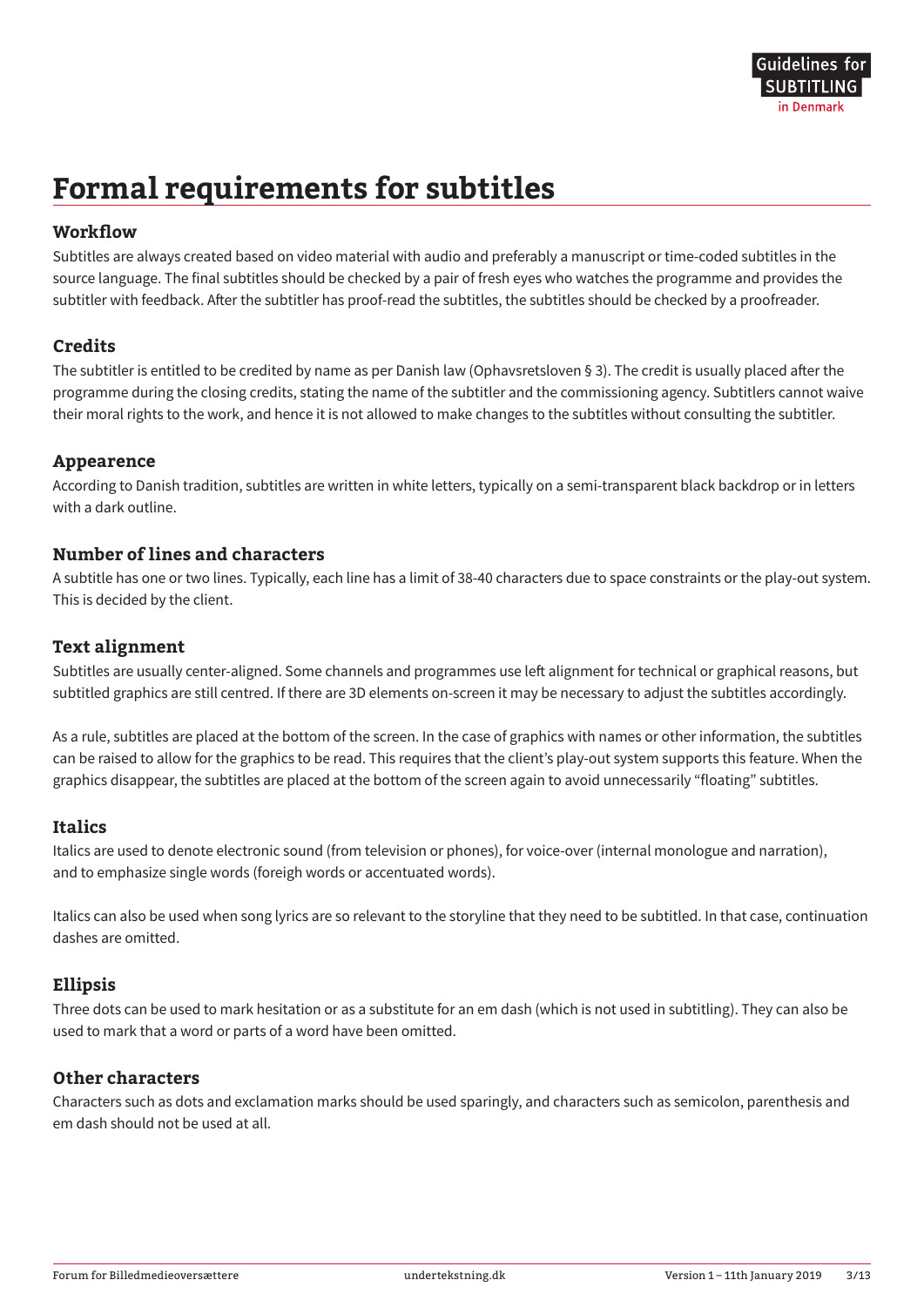#### **Signs**

Signs can be physical signs in the picture (such as road signs) or graphics (such as participants' names). Signs are only subtitled if they are important to the storyline. If the translation is identical to the original ("Paris" or "1925"), they are not subtitled. The subtitle should stay on screen for as long as the sign is visible, giving the viewer time enough read it. If speech coincides with a sign being visible, the speech takes precedence. Signs are typically written in capital letters to indicate that they are not a part of the dialogue.

#### **Hyphens**

Use of hyphens to divide words at a line break is usually not allowed, as dashes already have other functions. To avoid using them, it may be necessary to rephrase or condensate.



*massdestruction right away.* ("Weapons of mass destruction" is written in one word in Danish.)

But like this (in which "med det samme" ["right away"] has been replaced with the shorter "nu" ["now"], allowing the long word to fit in one line):

> Hun skal hente sine masseødelæggelsesvåben nu.

> > *She has to pick up her weaponsofmassdestruction now.*

#### **Line break**

Line breaks in subtitles should be placed before collocations or before words such as "and", "or", "but", "because" and "that". The placement of the line break can make the subtitle easier to read, and hence it must be placed with care and not just when there is no more room on the line.

Not like this:

### De rejseglade turister tog en tur til Storbritanniens

#### hovedstad.

*The enthusiastic tourists took a trip to Great Britain's capital.*

#### But like this:

De rejseglade turister tog en tur til Storbritanniens hovedstad.

> *The enthusiastic tourists took a trip to Great Britain's capital.*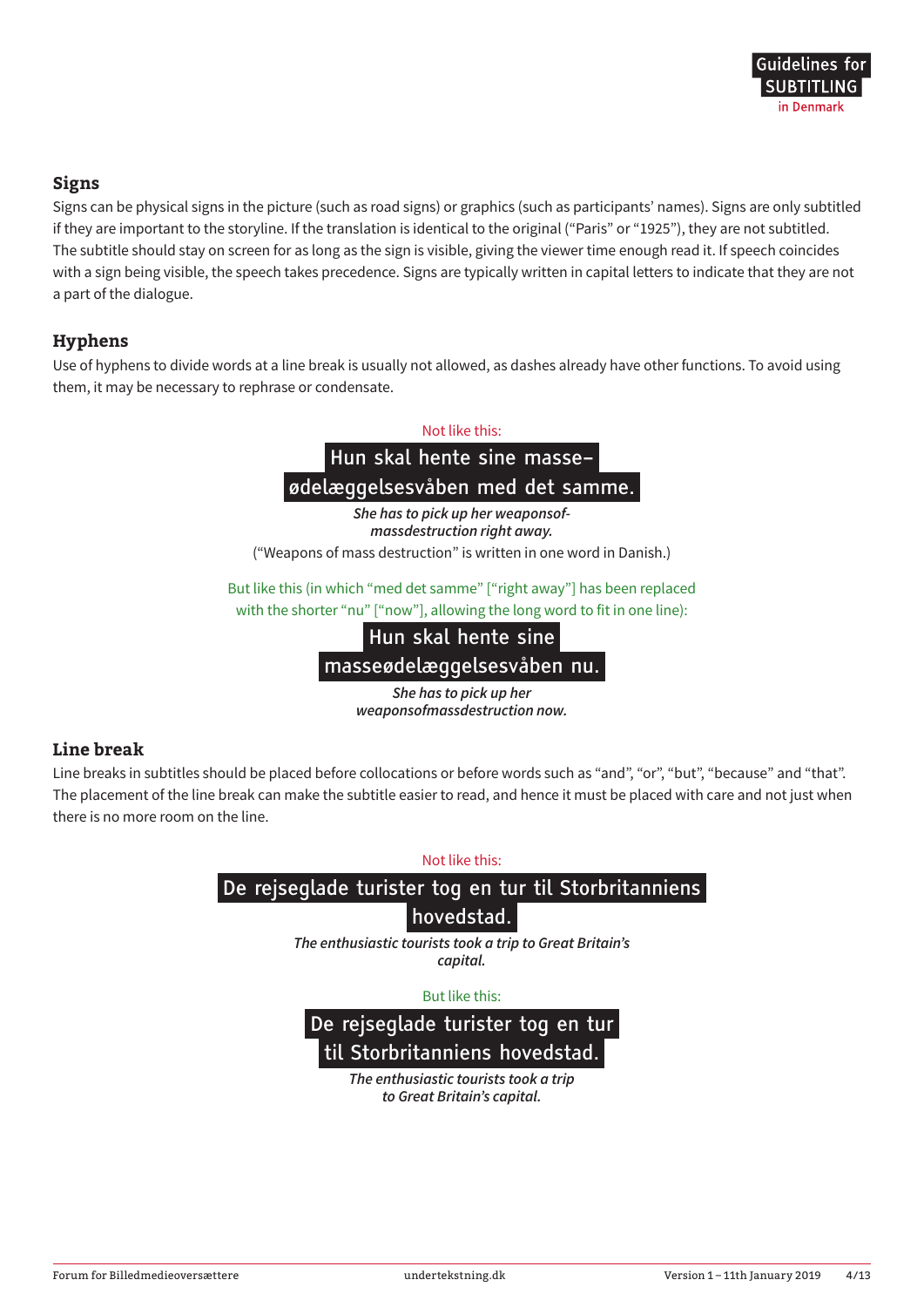#### **Dialogue dashes**

A dash (hyphen) is required at the beginning of every line when there are two speakers in one subtitle. Each speaker always has a separate line.



(Retskrivningsordbogens § 59).

#### **Continuation dashes**

Continuation dashes (hyphens) are used to mark the end and the beginning of a sentence which is divided between subtitles.



*- so he's probably on his way.*

A space is inserted between the continuation dash and the text, as per the practice of the Danish Language Council (Retskrivningsordbogens § 59).

More than three or four continuous subtitles should be avoided so as to not make the viewer lose their way. Instead, the dialogue should be divided into independent clauses ending with a full stop.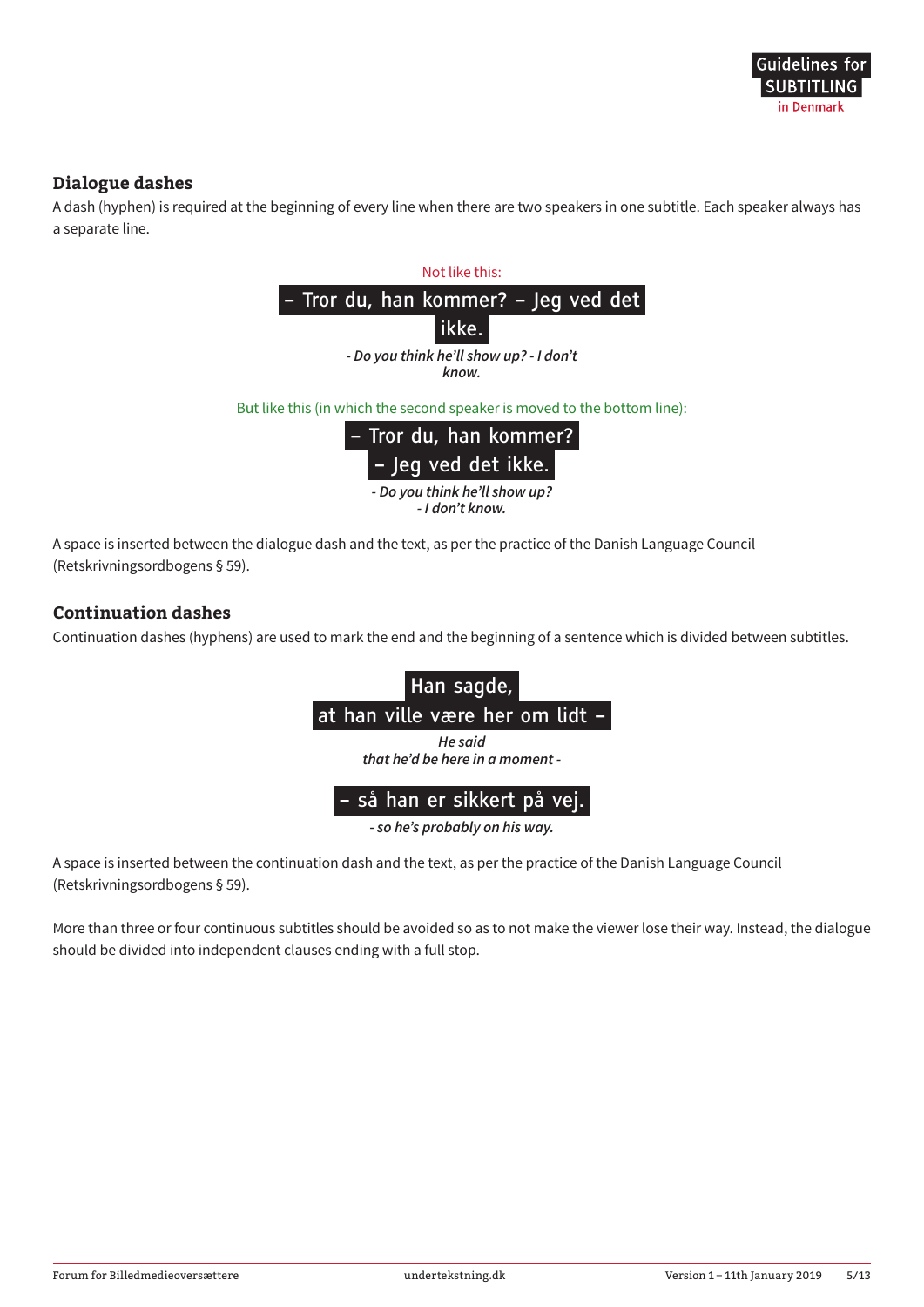#### **Draft**

Dialogue dashes and continuation dashes are not allowed in the same subtitle (so-called "draft"), rendering both the end of one divided sentence and the beginning of a new.

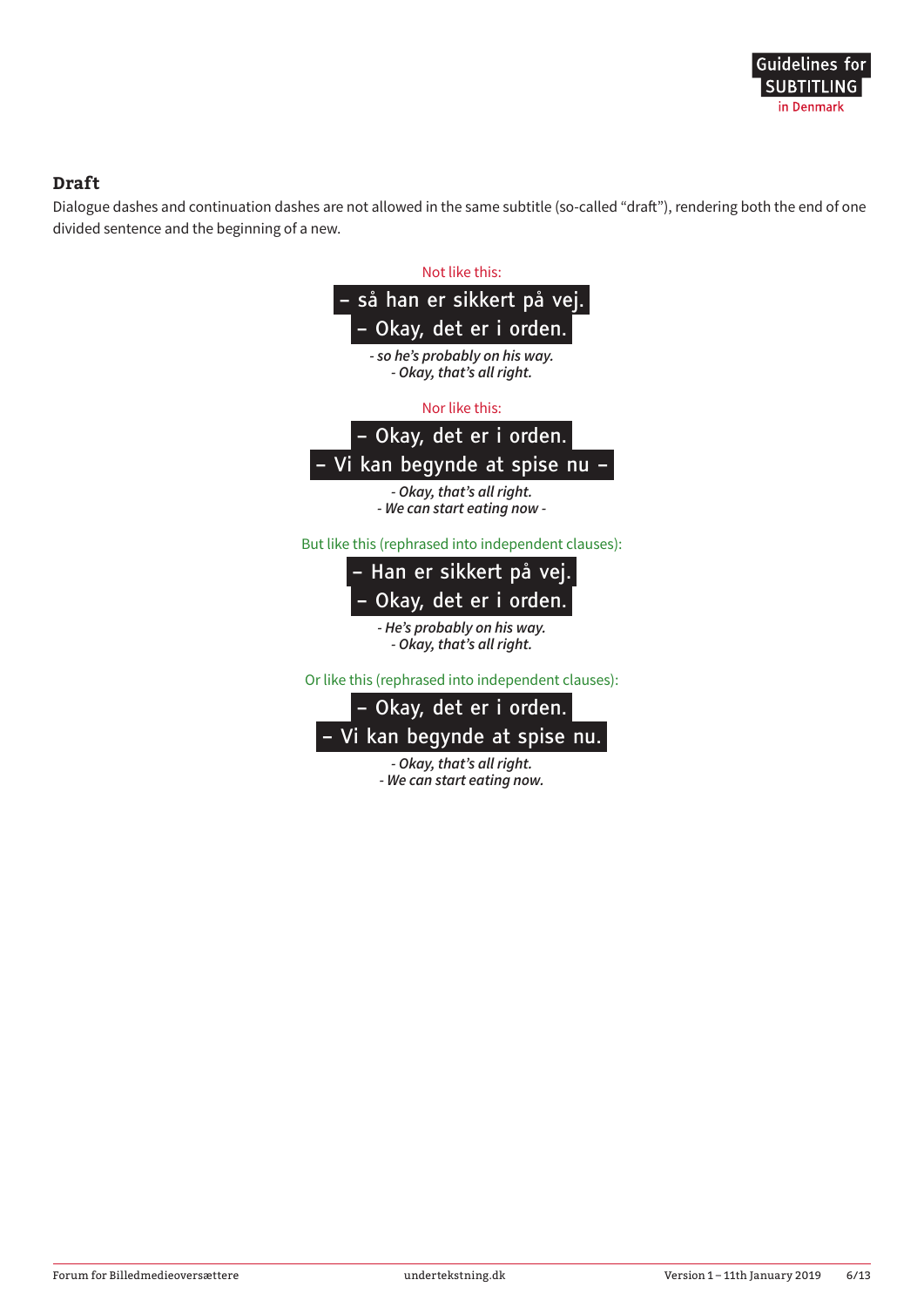# **Linguistic requirements for subtitles**

#### **Grammar and spelling**

Subtitles must comply with the regulations of the Danish Language Council in regard to commas, spelling etc. Compound nouns are written as one word ("brandbil", not "brand bil", and "interessegruppe", not "interesse gruppe"), and spelling must comply with Retskrivningsordbogen. If a word is not found in that dictionary, Den Danske Ordbog can be used to indicate whether a word is common enough to be used in subtitling. At www.sproget.dk, one can search across several Danish dictionaries and find answers to questions about language use.

When more than one spelling of a word is allowed, the spelling must be consistent throughout the subtitling project. For instance, use either "ressource" or "resurse", not both. Some clients have house rules for punctuation (startkomma) and choice of spelling.

#### **Abbreviations**

Traditionally, abbreviations are avoided when subtitling fiction in order for the subtitles to correspond as closely to speech as possible. However, when subtitling news and documentaries abbreviations are used, primarily for easily recognisable units such as "kr.", "km" and "kg".

#### **Fact checking**

All facts must be checked against reliable sources. This applies to the correct spelling of names, use of Danish titles, transcription of other alphabets, measurements, weight, numbers etc.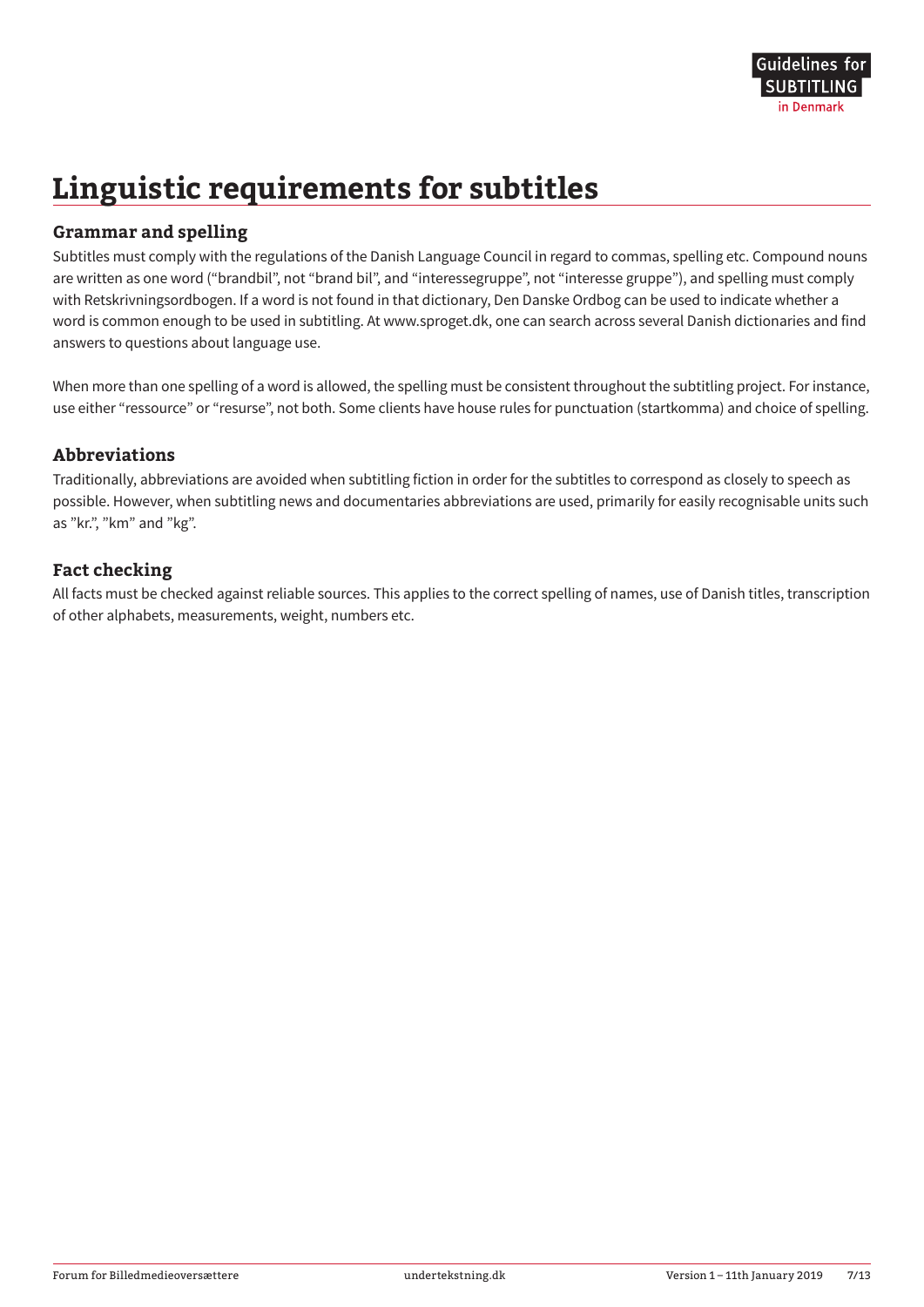#### **Translation**

The subtitles must contain a precise Danish translation of what is being said on screen. This does not necessarily entail a translation of what is being said, but rather what is meant. The aim is to give Danish viewers the same experience as the audience of the original language.

Thus, the translation does not have to be verbatim, but must render the meaning.

Not like this:

Det koster en arm og et ben.

*It costs an arm and a leg. → It costs an arm and a leg.* (Non-existent idiom in Danish).

But like this (in which the idiom has been translated into a Danish idiom with a similar meaning):

#### Det koster en bondegård.

*It costs an arm and a leg → It costs a farm.*

(Established idiom in Danish).

The translation must render the style and tone. Think, "How would they have put this in Danish?"

Not like this (in which the stylistic level is lower than that of the original):

### Tag en slapper, søster lystig!

*Take it easy → Chill out, sister Cheerful.*

And not like this (in which the stylistic level is higher than that of the original):

#### Vær venlig at tage det roligt.

*Take it easy → Please, do be calm.*

But for instance like this (in which the stylistic level matches that of the original):

|--|

*Take it easy → Take it easy.* 

#### **Idiomatic language**

Subtitles must be rendered in good, idiomatic Danish, adjusted to the style and target audience of the programme. The language of the subtitles must maintain the same level of complexity as the original. Technical jargon must be translated into technical jargon, and the level of precision must be maintained. The best translation of "It's about 200 miles away" into Danish is rarely [back translation:] "It's 321.869 kilometres away", but rather [back translation:] "It's about 300 kilometres away".

English words (such as "motherfucker", "awesomesauce" and "self-tracking") are more difficult to understand in writing than when spoken, so they should only be used after careful consideration and possibly be given longer duration to compensate for this. The same goes for words that have not yet been added to the dictionaries.

The language of subtitles should be comprehensible to everyone, unless it is supposed to be puzzling or technical.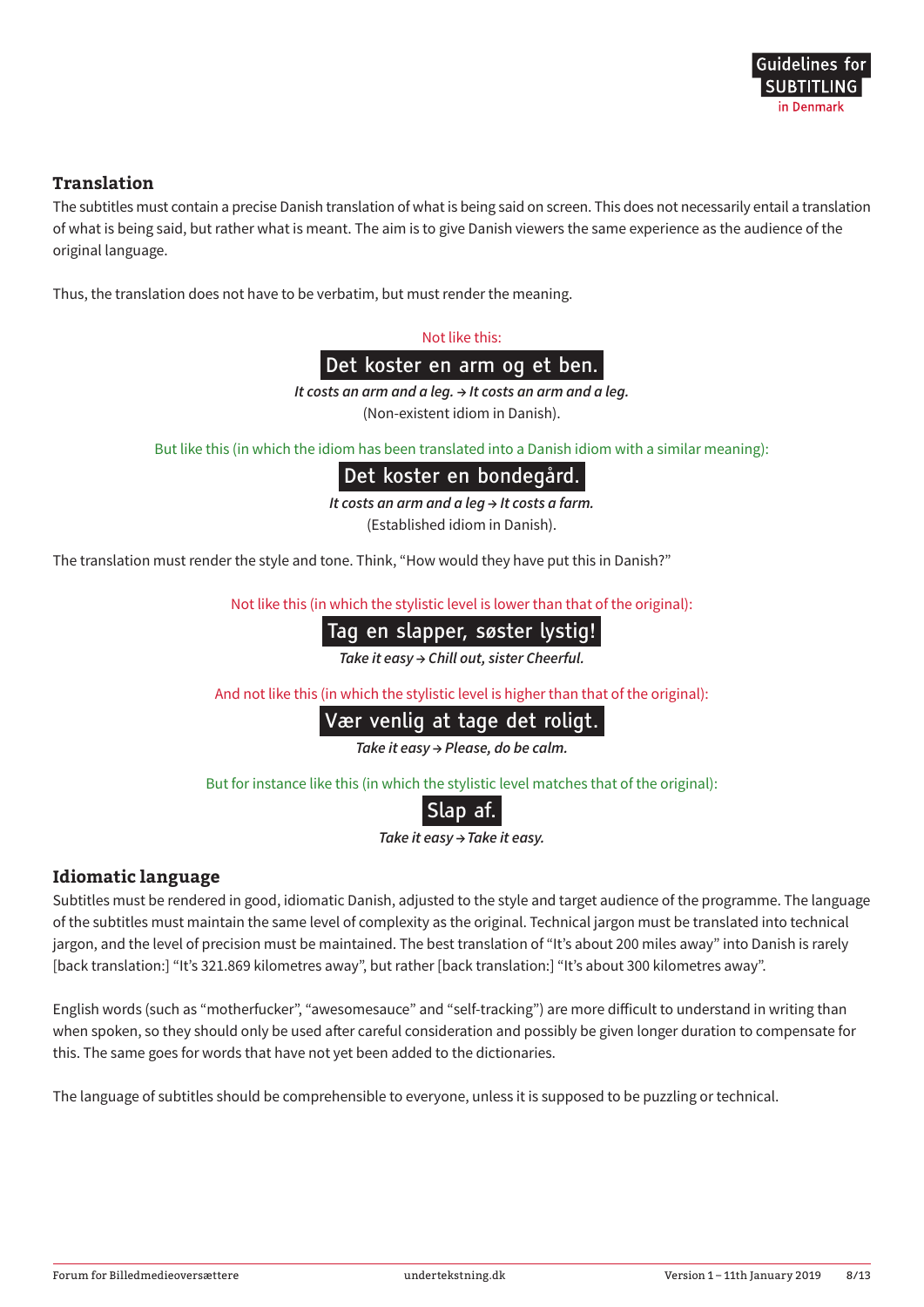# **Features of subtitles**

#### **Text condensation**

Usually, there is a great difference between how fast people speak and how fast people are able to read. This is why an inherent part of subtitling is condensation. That is, to write fewer words in the subtitle than is being said. This is not necessarily done by omitting whole sentences, but often just by shortening the phrasing. This can usually be done with little or no meaning being lost. In return, the viewer is able to read the subtitles while following the action on-screen. It is usually necessary to condense 30 percent or even more in order for the reading speed to be sufficiently long.

Readability is more important than to translate everything. It is more important that the subtitle is displayed for a long enough time than that absolutely everything is rendered in the translation. The subtitler is often helped by the fact that subtitling is not only translation from one language into another but also from spoken language into a written language simulating spoken language. As a result, many "uhm"s, repetitions and linguistic muddles can be left out of the subtitles.



*She said, that, uhm, you know, that she wanted to eat.*

But like this (omitting the superfluous words):

#### Hun sagde, at hun ville spise.

*She said that she wanted to eat.*

If a sentence contains already known or superfluous information ...

### De rejseglade turister tog en tur til Storbritanniens hovedstad, London.

*The enthusiastic tourists took a trip to Great Britain's capital, London.*

... it can be reduced:

#### Turisterne tog til London.

*The tourists went to London.*

And if it is already known that they are tourists, it may be sufficient to write, "They went to London."

A cleft sentence ...



*There is someone who has revealed the plan.*

... can be reunited:



*Someone revealed the plan.*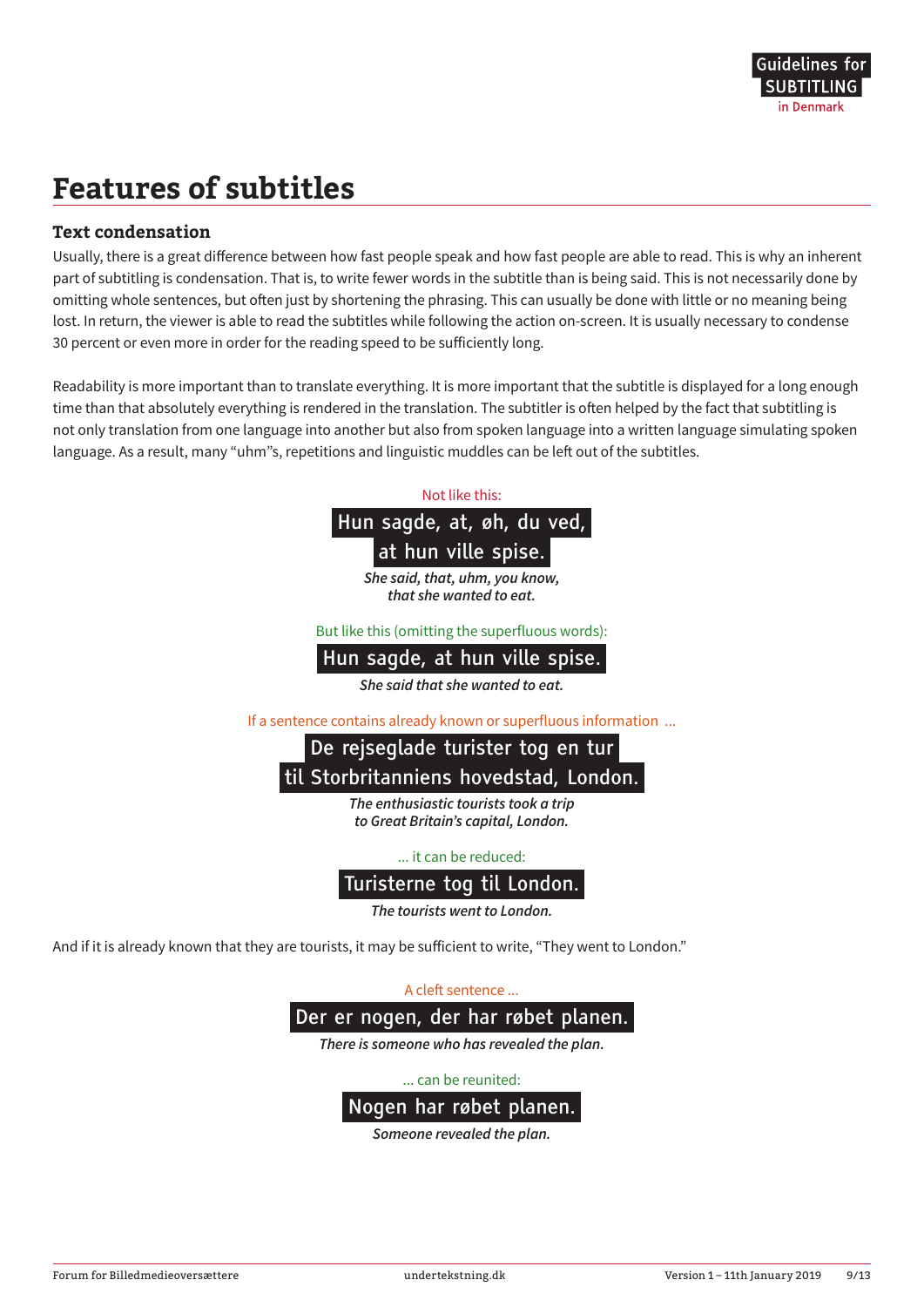#### A "knot sentence" (also known as fronting) ...

Det synes jeg egentlig ikke

#### gør noget.

*That I actually don't think matters.* (An ordinary construction in Danish).

... can be straightened out:

#### Det gør ikke noget.

*It doesn't matter.*

But do not condense at all costs. If there is plenty of time, there is no reason to shorten more than necessary. It is also important that sentences still sound natural and not staccato. Subtitling is a continuous balancing of readability, idiomaticity and level of detail.

#### **Subtitle cueing**

The subtitles must appear on the screen at the same time as the speech, and they must be divided into individual subtitles keeping a steady rhythm. A subtitle must stay on the screen until the next utterance begins, until the next scene cut, or until the needed duration has been achieved. It may be necessary to let short subtitles stay on screen across a scene cut to achieve a sufficient duration, but in that case they should remain on screen for a full second after the scene cut. Subtitles should not remain on screen across a change in location.

There must be a short pause between two linked subtitles for the viewer to register the change of subtitles. Traditionally, this pause is three or four frames. This can usually be entered into the subtitling software.

#### **Subtitle duration**

The viewer is supposed to watch the programme, not read it. Hence, the subtitle must remain on screen long enough for the viewer to be able to read it while following the action with ease.

As a rule of thumb, a subtitle of one full line must remain on screen for 3-4 seconds, while a subtitle of two full lines must remain on screen for 5-6 seconds. The minimum duration for short subtitles is 2 seconds, in rare cases 1½ second. The upper limit should be around 8 seconds, depending on the content.

The reading speed can be converted into characters per second (CPS), and this number can usually be entered into the subtitling software. This will indicate whether the subtitles comply with the reading speed. Traditionally in Denmark, the reading speed is 10-15 CPS.

In news programmes the reading speed can be higher, while it can be lower in childrens' programmes, leaving the subtitles on screen for a longer time. Traditionally, subtitles for the cinema have a slightly shorter duration because the viewer is assumed to concentrate more and be less distracted.

If a subtitle contains difficult subject matter or simultaneous signs, this should be compensated for by longer subtitle duration. Not only mathematical formulas and loan words make a subtitle hard to read. Cumbersome language can be difficult too:

### Mindre end halvdelen af jer holder jeg ikke halvt så meget af, som I fortjener.

*I like less than half of you half as well as you deserve.*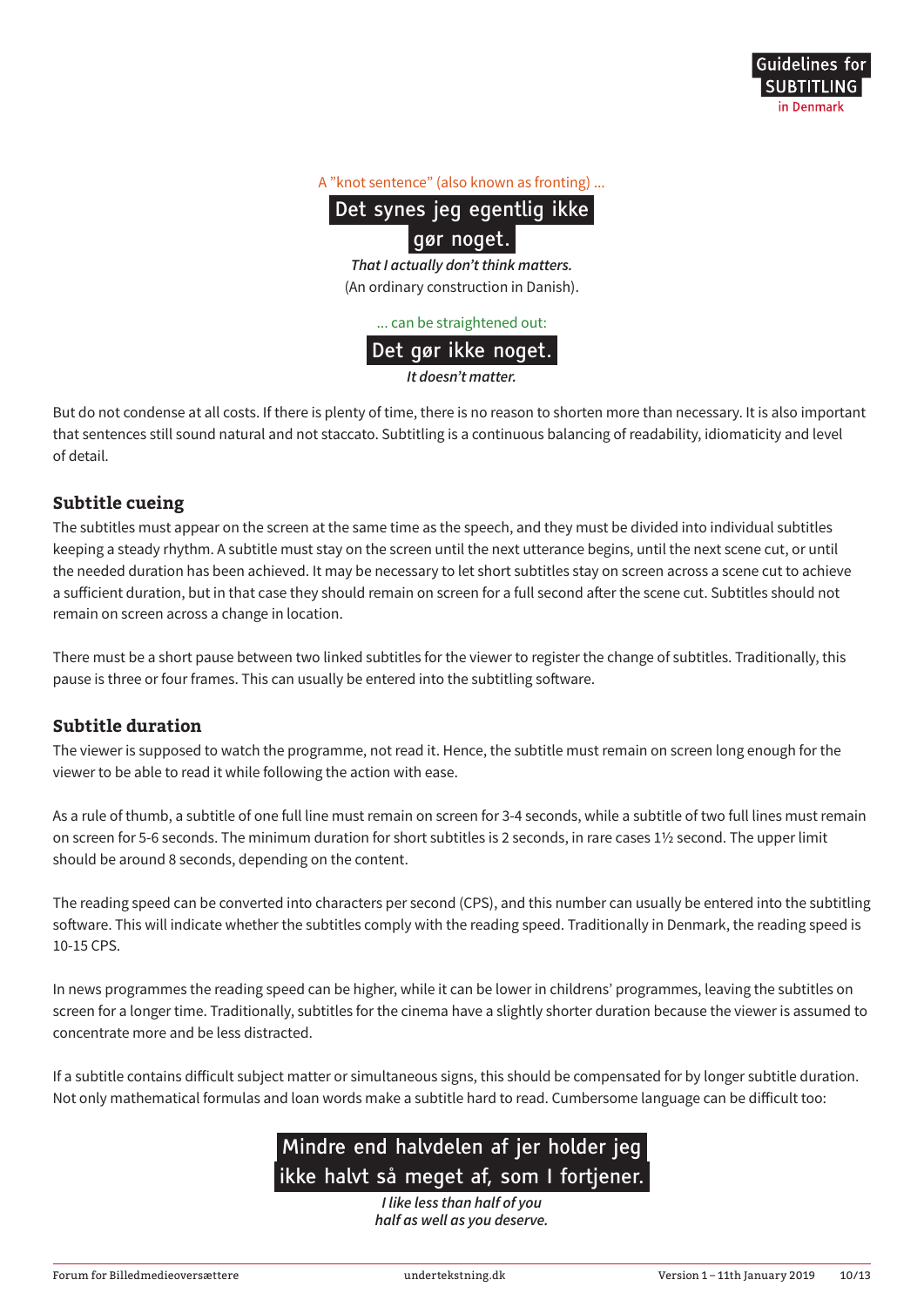#### **The feedback effect**

The subtitler should take the feedback effect into account, meaning that most of the viewers are able to hear and to some degree understand the original language and are thus able to compare the original to the subtitles. It may confuse the viewer or diminish their trust in the subtitles if subtitles differ significantly from what is being said.

Not like this (in which the viewer hears the word "Yes", but simultaneously reads the translation "No".):



But like this (which has been rephrased to make sound and image correspond):



The feedback effect can also manifest visually. If the idiom "it costs an arm and a leg" is illustrated with an actual arm and a leg, a translation into a different idiom, albeit with a similar meaning, can be confusing and ruin a visual gag.

#### **Division of subtitles**

Each subtitle should, if at all possible, form a natural and semantic unit. If a sentence continues over several subtitles it must be divided where it makes sense rhythmically or grammatically.

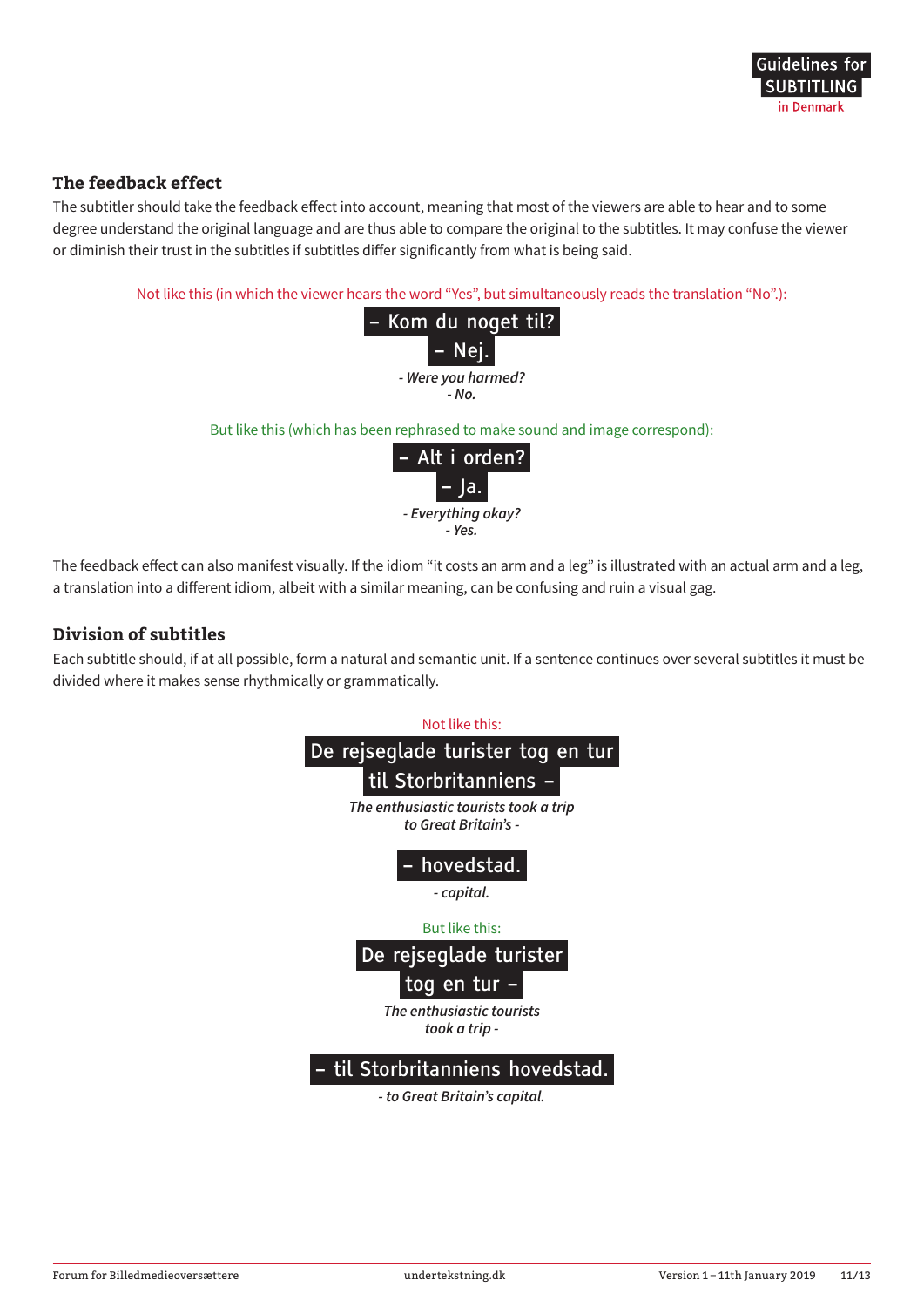#### **Distribution of dialogue**

When splitting the dialogue into subtitles, questions and answers should be kept in the same subtitle, if possible.



An exception is when the answer is a punchline or another kind of surprising answer which in that case would be revealed too early.

Not like this (in which the viewer is able to read the name of the winner in the second subtitle, as soon as the question is asked):